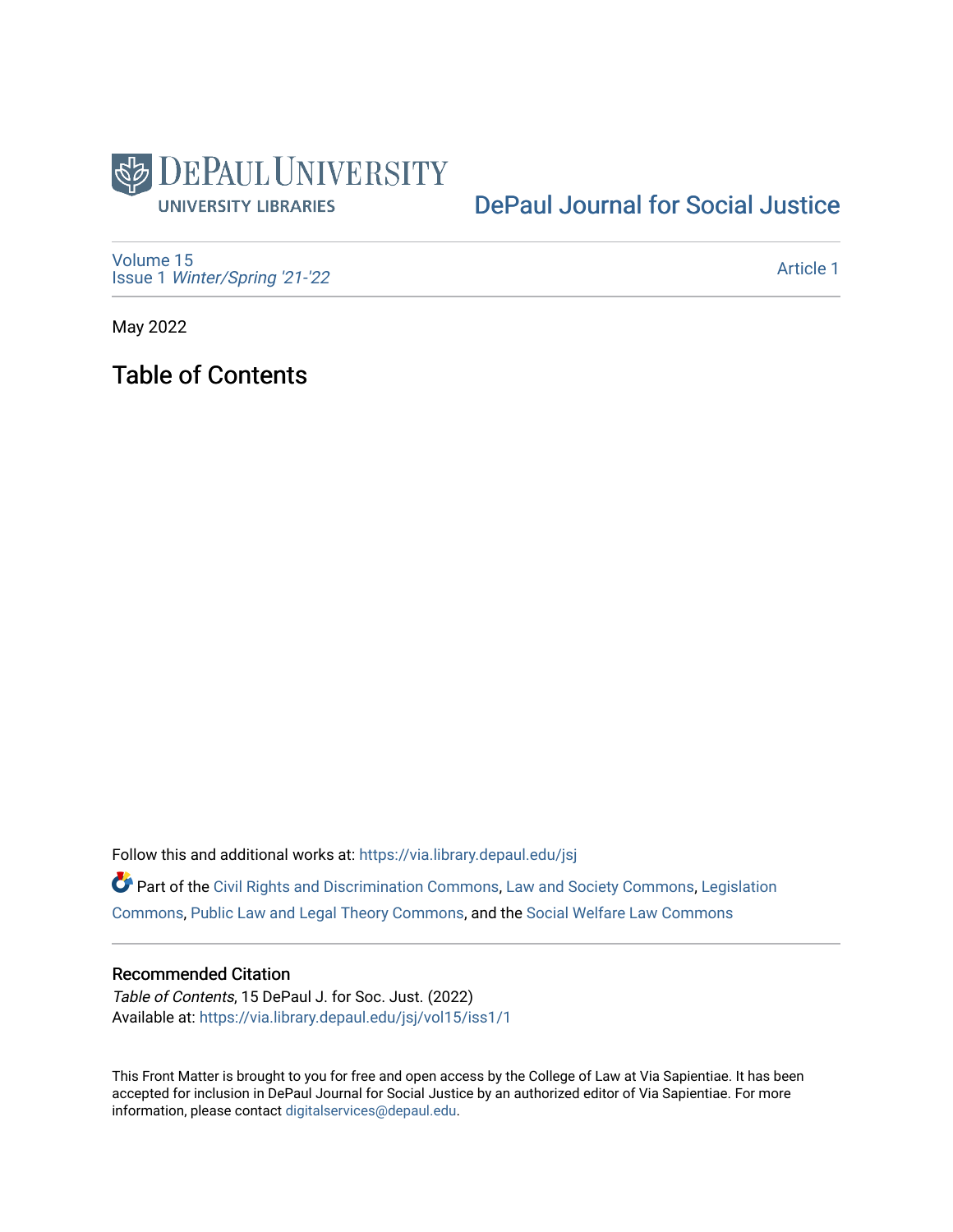et al.: Table of Contents

# **DEPAUL JOURNAL FOR SOCIAL JUSTICE**

**VOLUME 15 WINTER/SPRING 2021-2022 Issue 1**

# **CONTENTS**

### *ARTICLES*

| CRIMINAL LIABILITY FOR THE DESTRUCTION OF CULTURAL PROPERTY: THE |  |
|------------------------------------------------------------------|--|
|                                                                  |  |

FALLING THROUGH THE CRACKS: THE AMERICAN INDIAN FOSTER CARE TO SEXUAL EXPLOITATION PIPELINE AND THE NEED FOR EXPANDED AMERICAN INDIAN COMMUNITY SERVICES IN MINNESOTA ………………………………………… SADIE HART

BOSTOCK, BACKLASH, AND BEYOND THE PALE: RELIGIOUS RETRENCHMENT AND THE FUTURE OF LGBTQ ANTIDISCRIMINATION ADVOCACY IN THE WAKE OF TITLE VII PROTECTION ……………………………………. KYLER J. PALMER

PUERTO RICO'S SECOND-CLASS STATEHOOD: THE IMPACT OF RESTRICTED ACCESS TO FEDERAL PUBLIC BENEFITS PROGRAMS ON PUERTO RICO'S ECONOMIC RECOVERY……………………………………….. EVETTE OCASIO

NO JUSTICE, NO PEACE: THE NEED FOR A STATE VERSION OF § 1983 IN RESPONSE TO THE MOVEMENT FOR BLACK LIVES………………… MADISON N. HECKEL

A MILE AWAY, A WORLD APART: LIFE EXPECTANCY INEQUALITY IN THE UNITED STATES …………………………………………………………… SCOTT A. BUDOW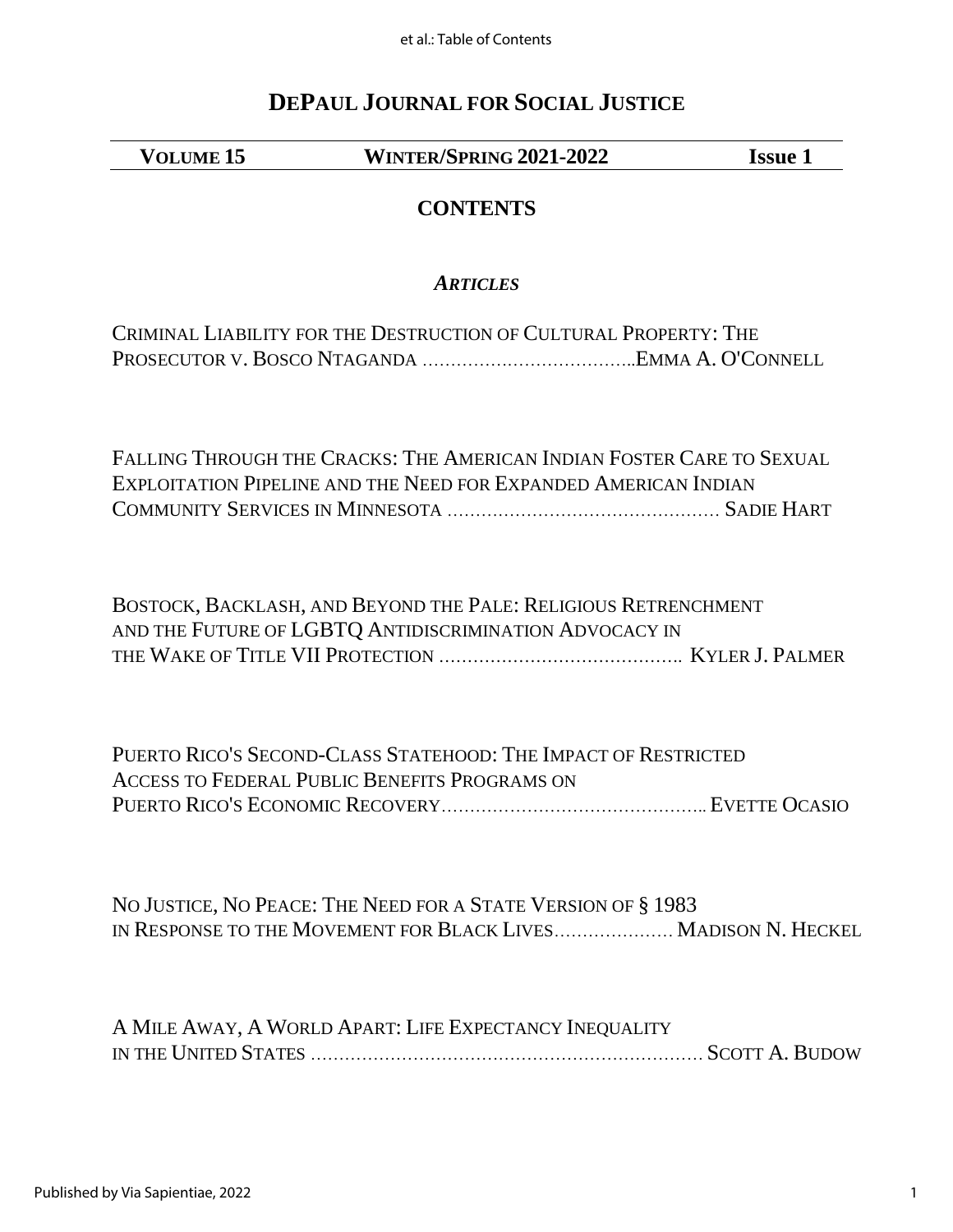DePaul Journal for Social Justice, Vol. 15, Iss. 1 [2022], Art. 1

### **EDITORIAL BOARD**

#### SILPA BULUSU *EDITOR-IN-CHIEF*

BRIDGET RODDY *EXECUTIVE SUBMISSIONS EDITOR*

> ALEXIS MORALES *EXECUTIVE EDITOR*

JAMI VRBANCIC *EXECUTIVE EDITOR*

JOSHUA KLEIN *EXECUTIVE SYMPOSIUM EDITOR*

LA'KEYAH SCALES *MANAGING EDITOR*

### **SENIOR STAFF**

EMAD MAHOU

#### **RESEARCH STAFF**

NICOLE ALFANO ELIZABETH HARIS BRITA JELEN KYLIE KOWALESKI CAROLINE LOWENBERG KAYLEE DE TENDER HOYEON YOO

## **FACULTY AND STAFF ADVISORS**

ALLISON TIRRES SHAYE LOUGHLIN